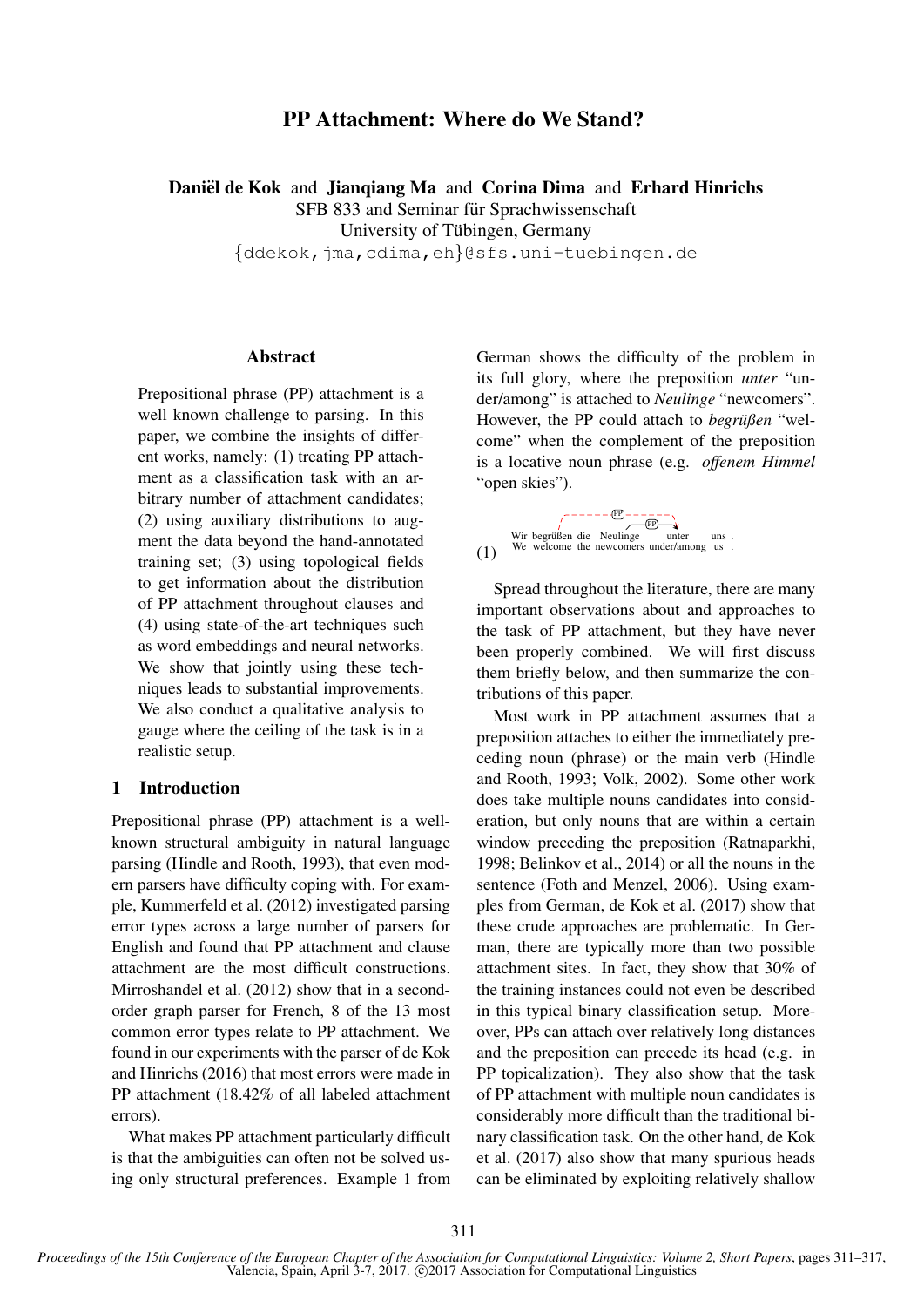clause structure annotations.

Previous work has shown that bi-lexical preferences are effective in solving PP attachment ambiguities (Brunner et al., 1992; Whittemore et al., 1990). Two words have a strong bi-lexical preference if the words are likely to occur in a head-dependent relation. These preferences are usually stated in terms of information-theoretical measures, such as point-wise mutual information. Since hand-annotated treebanks usually do not have enough material to obtain reliable bilexical statistics, these statistics were extracted from raw text (Volk, 2001), automatically tagged (Ratnaparkhi, 1998), chunk parsed (Volk, 2002) or parsed (Hindle and Rooth, 1993; Pantel and Lin, 2000; Mirroshandel et al., 2012) corpora, resulting in *auxiliary distributions*. Since these seminal works in PP attachment, parsers have become faster (Kübler et al., 2009) and more accurate (Chen and Manning, 2014), opening the possibility to obtain better co-occurrence statistics.

Topological fields are commonly used to capture the regularities in German word order (Drach, 1937; Höhle, 1986). The distributions of syntactic relations vary significantly across topological fields, which can benefit dependency parsing of German (de Kok and Hinrichs, 2016). We expect topological fields to provide information about the distribution of PP attachment throughout clauses and thus benefit PP attachment disambiguation for German in a similar way as in dependency parsing.

Many tasks in natural language processing have seen substantial improvements in recent years through the use of word embeddings in combination with neural networks. Word embeddings (Mikolov et al., 2013; Pennington et al., 2014) improve the lexical coverage of systems beyond supervised training sets by giving words that occur in similar contexts similar vector representations. Embeddings work especially well with neural networks, as neural networks are able to capture nonlinear interactions between features.

Considering these ideas and techniques that can have an impact on modeling PP attachment, the question we want to address is *where do we stand in PP attachment?* Our contributions are threefold: (1) we evaluate PP attachment on a realistic multiple-candidate PP attachment data set for German; (2) we integrate the aforementioned advances in parsing and machine learning and confirm their usefulness for the task; and (3) we per-

form an error analysis to gauge how many of the remaining errors can be attributed to the system.

### 2 PP attachment disambiguation model

Following the discussion in the Introduction, this paper considers a realistic setup for PP attachment disambiguation, where each disambiguation instance involves choosing the correct attachment site from an arbitrary number of candidates. As the number of classes/candidates varies across disambiguation instances, it can not be modeled as a typical multiclass classification. To tackle this setup, we build a *neural candidate scoring model* (Section 2.1) to estimate the probability that the attachment candidate under consideration is the correct attachment site. Then, among all the candidates for the same PP, the candidate with the highest probability is considered to be the correct attachment site.

#### 2.1 Neural candidate scoring model

Our neural candidate scoring model uses a feedforward neural network with three layers. The input layer consists of featurized representations of a <preposition, object of the preposition, candidate> triple. These input features are discussed in more detail in Section 2.2. The network uses a hidden layer with the ReLU activation function (Hahnloser et al., 2000) as its nonlinearity. Finally, the output layer uses the logistic function as an activation function to model probabilities. For regularization, dropout (Srivastava et al., 2014) is applied to the input and hidden layers. Following the best practice, we apply batch normalization (Ioffe and Szegedy, 2015) of parameters.

The model parameters are trained using (candidate, probability) pairs that are constructed from the training data. Correct and incorrect attachments are assigned probabilities 1 and 0 respectively. To learn the model parameters, we minimize the cross-entropy loss using mini-batch gradient descent. During learning, the global learning rate follows an exponential decay and the perparameter learning rate is adjusted using Adagrad (Duchi et al., 2011).

#### 2.2 Feature set

Basic features. Following Kübler et al. (2007), we use the word form and part-of-speech as features for the preposition, object and candidate. We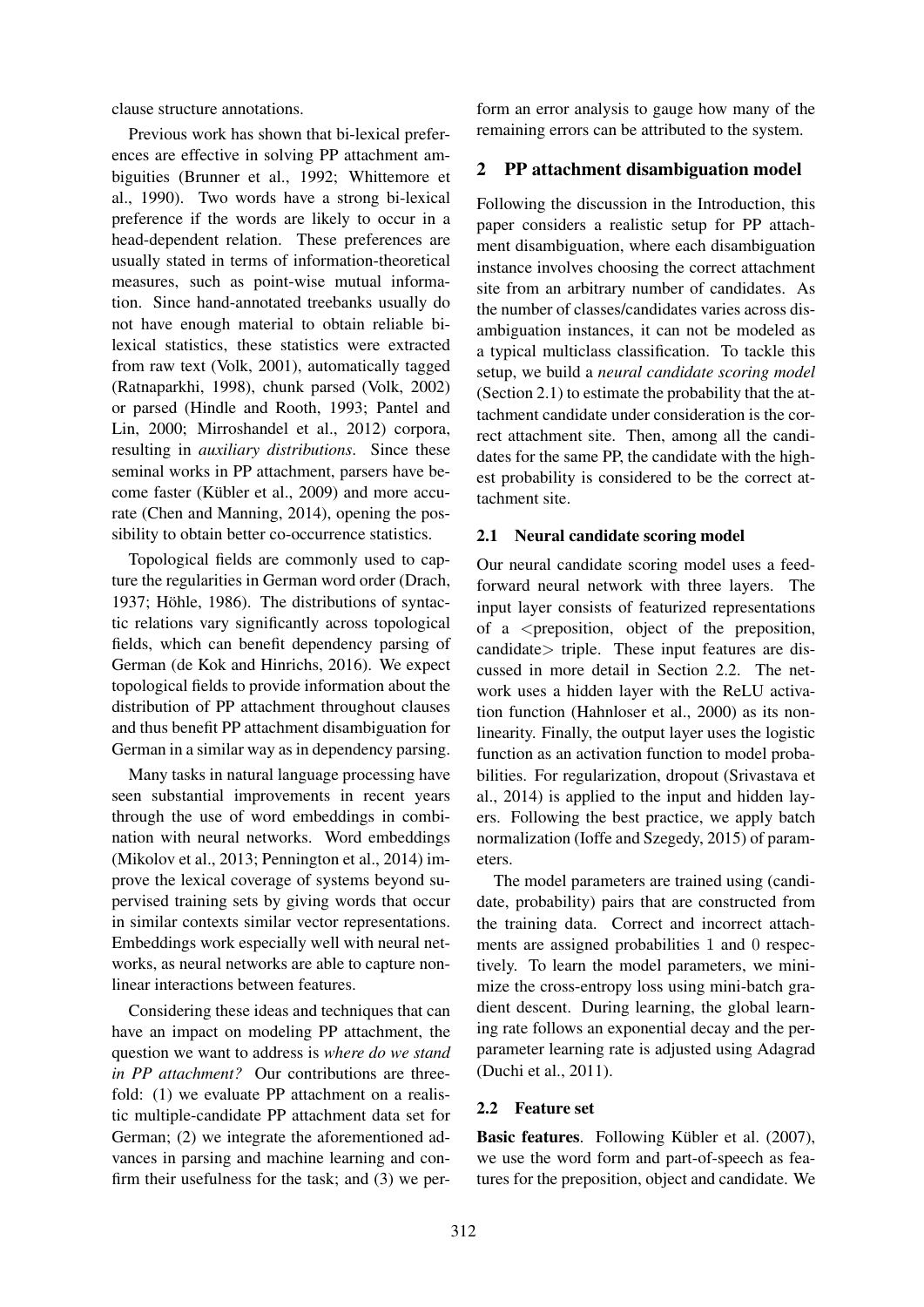augment the absolute distance feature of Kübler et al. (2007) that counts the number of words between the preposition and the candidate, with the logarithm of this distance and the *relative distance*. The relative distance is the number of competing candidates between the candidate and the preposition.

Word and tag embeddings Traditional methods for PP attachment represent the word and tag features as one-hot vectors. For the embedding representations of these two types of features, we use the embeddings of de Kok (2015), which were trained on corpora of 800 millions tokens, using WANG2VEC (Ling et al., 2015), a variation of WORD2VEC that is tailored to syntactic tasks.

Topological fields As mentioned in the Introduction, topological fields are informative for the distributions of syntactic relations in general. Our analysis of the TüBa-D/Z dependency treebank (Telljohann et al., 2006) for German shows that this observation also holds for the PP attachment relation. For example, when the preposition is in the *initial field*, the preposition is highly likely to attach to the candidate in either the initial field or the *left bracket*. We use the method of de Kok and Hinrichs (2016) to predict the topological fields for all three types of tokens: the preposition, object and candidate. Each of these token will have a corresponding one-hot vector that represents its predicted topological field.

Auxiliary distributions of bi-lexical preferences have been shown to be useful for resolving syntactical ambiguities in general (Johnson and Riezler, 2000; van Noord, 2007), besides their particular benefits for PP attachment as discussed in Section 1. Such bi-lexical preferences can be captured, for example, by point-wise mutual information (PMI) that is estimated from large machine-annotated corpora. Our approach makes use of a state-of-the-art dependency parser (de Kok and Hinrichs, 2016) to parse a large corpus, namely articles from the German newspaper *taz* (*die tageszeitung*) from 1986 to 2009 (28.8 million sentences, 393.7 million tokens). The parser-predicted PP attachments are represented as  $\leq$  preposition, object of the preposition, candidate> triples, which we collect from both ambiguous and unambiguous PP attachment results. Here, unambiguous attachments refer to prepositions that only have one possible attachment site (Ratnaparkhi, 1998).

For bi-lexical association scores, we compute the normalized point-wise mutual information (NPMI) (Bouma, 2009), a normalized version of PMI, for three types of token pairs: (candidate, object), (candidate, preposition) and (candidate, preposition+object). For the last case, each preposition-object combination is considered as one token. NPMI is obtained by normalizing raw PMI into the range  $[-1, 1]$ , which is more favorable for learning. We also extend bi-lexical association scores to tri-lexical association scores by using specific interaction information and total correlation (Van de Cruys, 2011), both of which can simultaneously take into account three variables, which are the preposition, object and candidate in our case. Overall, our auxiliary distributions consist of 5 types of association scores that are estimated from automatically parsed corpora.

## 3 Experiments

For evaluation, we use the recently created PP attachment data set for German (de Kok et al., 2017). In this data set each preposition has multiple head candidates. The average number of candidates per preposition is 3.15. The data set is extracted from TüBa-D/Z, using a set of rules derived from the distributions of prepositions and their heads across topological fields. From this data set, we remove the instances that originate from sentences that were used to train the parser which was used in creating the auxiliary distributions. We split the remaining 43,906 instances with a 4:1 ratio for respectively training and evaluation. Initially, a subset of the training data is used to tune hyper-parameters. Then we train the model on the full training set using the chosen hyper-parameters.<sup>1</sup> Finally, the model performance is evaluated on the test set, using standard per-preposition *accuracy*, i.e the percentage of prepositions that are correctly attached.

## 3.1 Comparison with baselines

Ideally, we would like to compare the model proposed in Section 2 to earlier approaches for German PP attachment disambiguation, using the new data set with multiple attachment candidates (see Section 3). Previous approaches typically used memory-based learning (Kübler et al., 2007) or

<sup>&</sup>lt;sup>1</sup>The relevant hyper-parameters are: *number of hidden units: 100; dropout probability input/hidden layers: 0.2/0.05; and word/part-of-speech embedding sizes: 50*.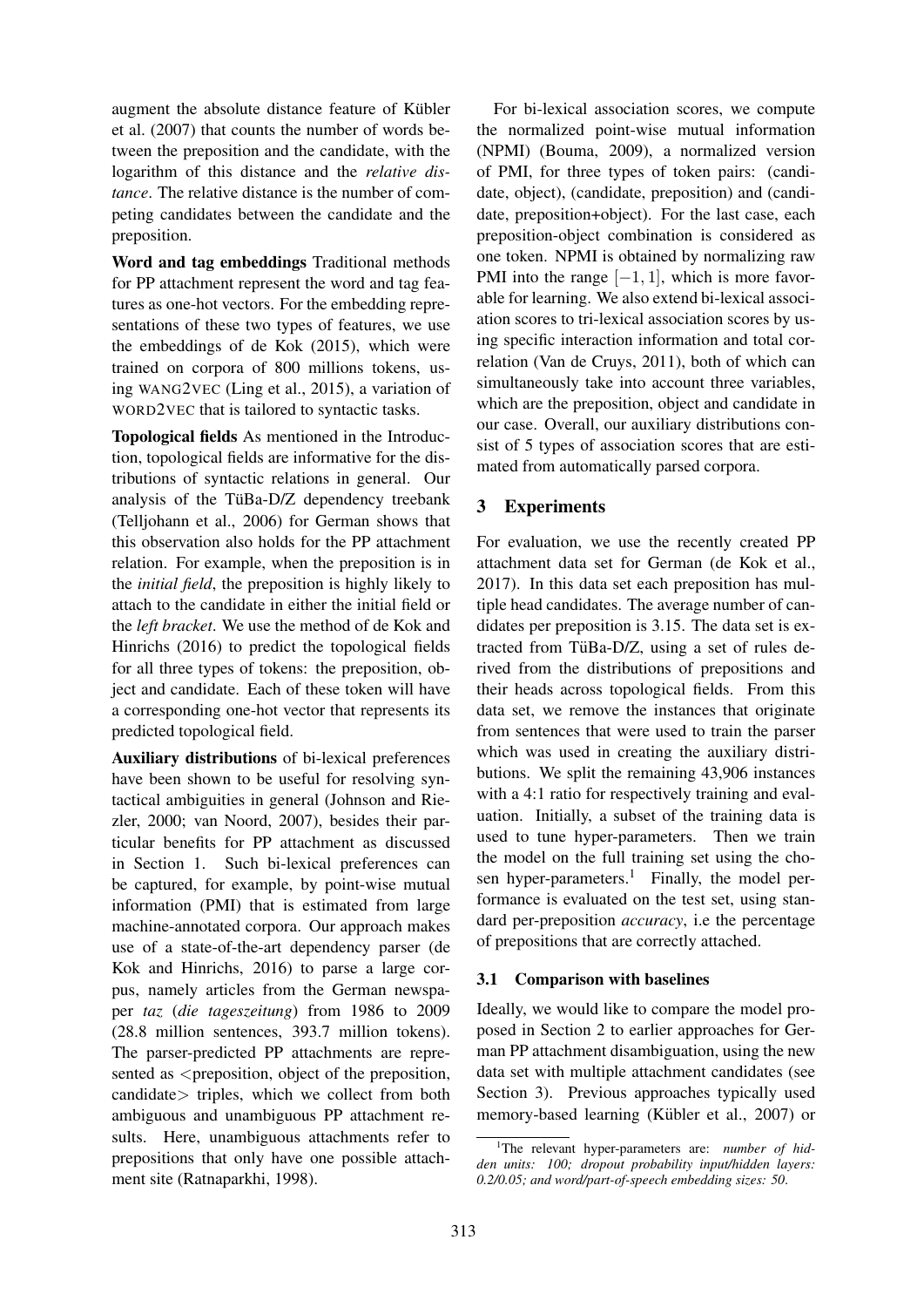linear SVMs (Volk, 2001). Since the running time of the memory-based learning implementation on the data set is extremely long and linear SVMs often yield results that are similar to logistic regression on NLP tasks, we build a logistic regression model (LR) as the baseline. Logistic regression is a representative linear model with high computational efficiency. The input representations, regularization and optimization algorithm remain the same for both our model and the LR baseline.

### 3.2 Impact of embeddings and feed-forward neural networks

In the upper half of Table 3.2, we compare the LR baseline with two variations of the proposed neural network model. The baseline and the first variation (NN1) use the same one-hot feature vectors as input, as previous approaches utilize such feature representations. Our NN1 model outperforms the logistic regression baseline (LR) by 11.3% in terms of absolute accuracy improvement. Note that our experiment only uses core features without hand-crafting combinatory features, which would have improved the performance of the LR model. Thanks to the non-linearity, neural networks can implicitly capture useful feature combinations, thus leading to dramatic performance improvement from LR to NN1. Another substantial improvement (13.8%) is obtained by representing the word forms and POS tags with embeddings instead of one-hot vectors (comparing NN2 with NN1). Our lexical coverage analysis shows that the training set only covers 71.7% of the word types that occur in the test set, while the embeddings have the lexical coverage of 89.5%, which can probably account for much of the improved accuracy of NN2. Note that, in both cases, the word forms are used without lemmatization or morphological analyses. The high lexical coverage makes embeddings more robust when linguistic pre-processing is absent or inaccurate.

## 3.3 Impact of topological fields and auxiliary distributions

To test the benefits of using topological fields and auxiliary distributions for the task, we conduct further experiments to test three variations of our model. The NN3 model extends the NN2 model by adding the topological field features. The NN4 model further extends the NN3 model by adding auxiliary distributions that are estimated from all the PP attachments. Finally, the NN5 model ex-

| <b>Name</b>     | Model                      | <b>Accuracy</b> |
|-----------------|----------------------------|-----------------|
| LR.             | LR with one-hot vectors    | 56.9%           |
| NN1             | NN with one-hot vectors    | 68.2%           |
| NN2             | NN with embeddings         | 82.0%           |
| NN3             | $NN2 + topological fields$ | 83.8%           |
| NN <sub>4</sub> | $NN3 + auxiliary$ all      | 86.5%           |
| NN <sub>5</sub> | $NN4 + auxiliary$ unamb.   | 86.7%           |

Table 1: Results on PP attachment disambiguation on the logistic regression baseline (LR) and our neural network models (NN\*).

tends the NN4 model by adding auxiliary distributions using only the unambiguous PP attachments. Although the unambiguous attachments are a subset of the *auxiliary all* set, the lexical association distributions of the two sets are different, thus providing extra information to the model. These results are shown in the lower half of Table 3.2. By exploiting topological fields as extra features, model NN3 obtains 1.8% absolute improvements in accuracy over model NN2. Adding *auxiliary all* features on top of NN3 leads to another 2.7% improvement in accuracy. The final 0.2% improvement in accuracy is achieved by adding auxiliary distributions using only the unambiguous PP attachments. These results confirm the usefulness of topological fields and auxiliary distributions.

## 4 Error analysis

To answer the final part of our question "where we stand in PP attachment", we take a random sample of 100 instances that were incorrectly attached by our most accurate model. We then analyzed each instance by hand and assigned it to one of four types of errors: (1) *incorrect*: the model made a clear attachment error; (2) *discourse*: the attachment can only be resolved with discourse-level information; (3) *irrelevant*: there are two attachment choices that give rise to the same interpretation, where the gold-standard marked one while the model marked the other (see Example 2). (4) *other*: such as possible errors in the gold standard. The results are shown in Table 2.



Based on this data analysis, we can conclude that the ceiling for the task is lower than 100%. The 36 *irrelevant* cases and 7 *other* cases could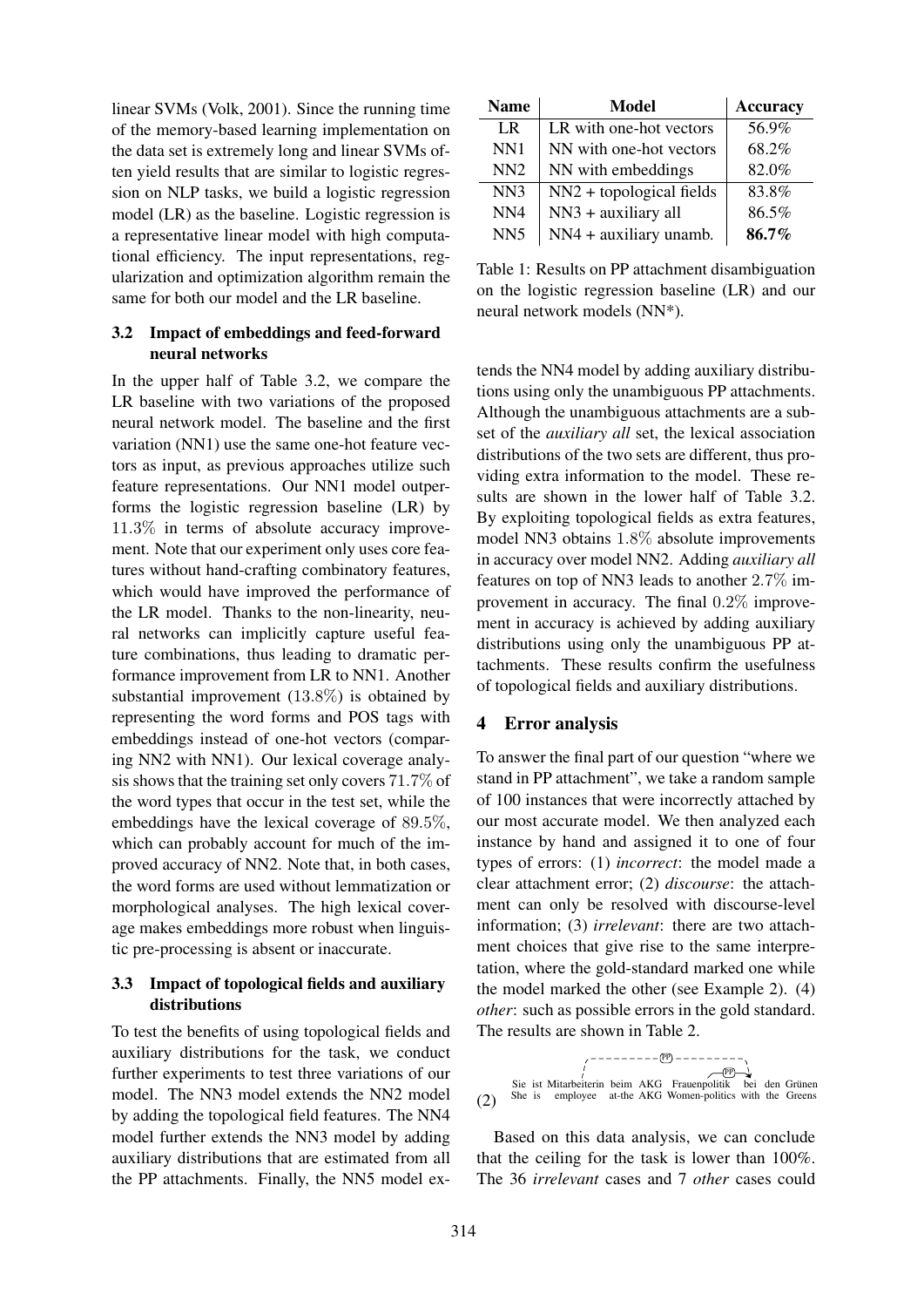be seen as shortcomings of the data set, which should mark multiple attachment sites when there is no substantial shift in meaning. The 13 errors that require discourse analysis cannot be resolved as long as PP attachment and consequently parsing are treated as sentence-level tasks. This leaves 44/100 errors that should be solvable be future advancements in PP attachment models, i.e. the accuracy ceiling of the task on the dataset is expected to be around 92.6%.

| <b>Type</b> | #  |
|-------------|----|
| Incorrect   | 44 |
| Irrelevant  | 36 |
| Discourse   | 13 |
| Other       |    |

Table 2: Error analysis of a random sample of 100 PPs that are incorrectly attached by the best model.

## 5 Conclusion

This paper evaluated a state-of-the-art PP attachment model that combines various insights about the task from the literature on a realistic data set with multiple attachment sites per preposition. We showed that by jointly using these insights, we obtain a very substantial improvement over previous approaches to the task. To answer the question where we stand in PP attachment, we conducted a manual analysis of attachment errors. This analysis showed that for this data set, the margin between the best models and the ceiling (approximately 92.6%) is quickly narrowing. Moreover, any improvements beyond that ceiling requires changes to gold standards to mark multiple correct structures and that certain ambiguities in PP attachment and parsing are resolved with discourselevel information.

The system discussed in this paper is largely language-independent, because it relies on word embeddings and bi-lexical preferences as the primary features. The only exception to this are the topological field features. However, we should point out that the topological field model is also used to describe clause structure in other Germanic languages (e.g. Haeseryn et al. (1997) and Zwart (2014)). Moreover, similar linear precedence constraints have been found for other language families, such as Slavic (Penn, 1999).

In the future, we would like to integrate and evaluate the PP attachment model that was dis-

cussed in this work in a dependency parser. Our aim is to use the representations formed by the feed-forward neural network as additional inputs to the transition classifier. This would combine the power of phrasal representations similar to those proposed by Belinkov et al. (2014) with bi-lexical preferences trained on large corpora.

### Acknowledgments

Financial support for the research reported in this paper was provided by the German Research Foundation (DFG) as part of the Collaborative Research Center "The Construction of Meaning" (SFB 833), project A3.

#### References

- Yonatan Belinkov, Tao Lei, Regina Barzilay, and Amir Globerson. 2014. Exploring compositional architectures and word vector representations for prepositional phrase attachment. *Transactions of the Association for Computational Linguistics*, 2:561–572.
- Gerlof Bouma. 2009. Normalized (pointwise) mutual information in collocation extraction. *Proceedings of the International Conference of the German Society for Computational Linguistics and Language Technology (GSCL 2009)*, pages 31–40.
- Hans Brunner, Greg Whittemore, Kathleen Ferrara, and Jiamiene Hsu. 1992. An assessment of written/interactive dialogue for information retrieval applications. *Human-Computer Interaction*, 7(2):197– 249.
- Danqi Chen and Christopher Manning. 2014. A fast and accurate dependency parser using neural networks. In *Proceedings of the 2014 Conference on Empirical Methods in Natural Language Processing (EMNLP)*, pages 740–750, Doha, Qatar, October. Association for Computational Linguistics.
- Daniël de Kok and Erhard Hinrichs. 2016. Transitionbased dependency parsing with topological fields. In *Proceedings of the 54th Annual Meeting of the Association for Computational Linguistics (Volume 2: Short Papers)*, pages 1–7, Berlin, Germany, August. Association for Computational Linguistics.
- Daniël de Kok, Corina Dima, Jianqiang Ma, and Erhard Hinrichs. 2017. Extracting a PP attachment data set from a German dependency treebank using topological fields. In *International Workshop on Treebanks and Linguistic Theories (TLT15)*, pages 89–98.
- Daniël de Kok. 2015. Bootstrapping a neural net dependency parser for German using CLARIN resources. In *Proceedings of the CLARIN 2015 conference*.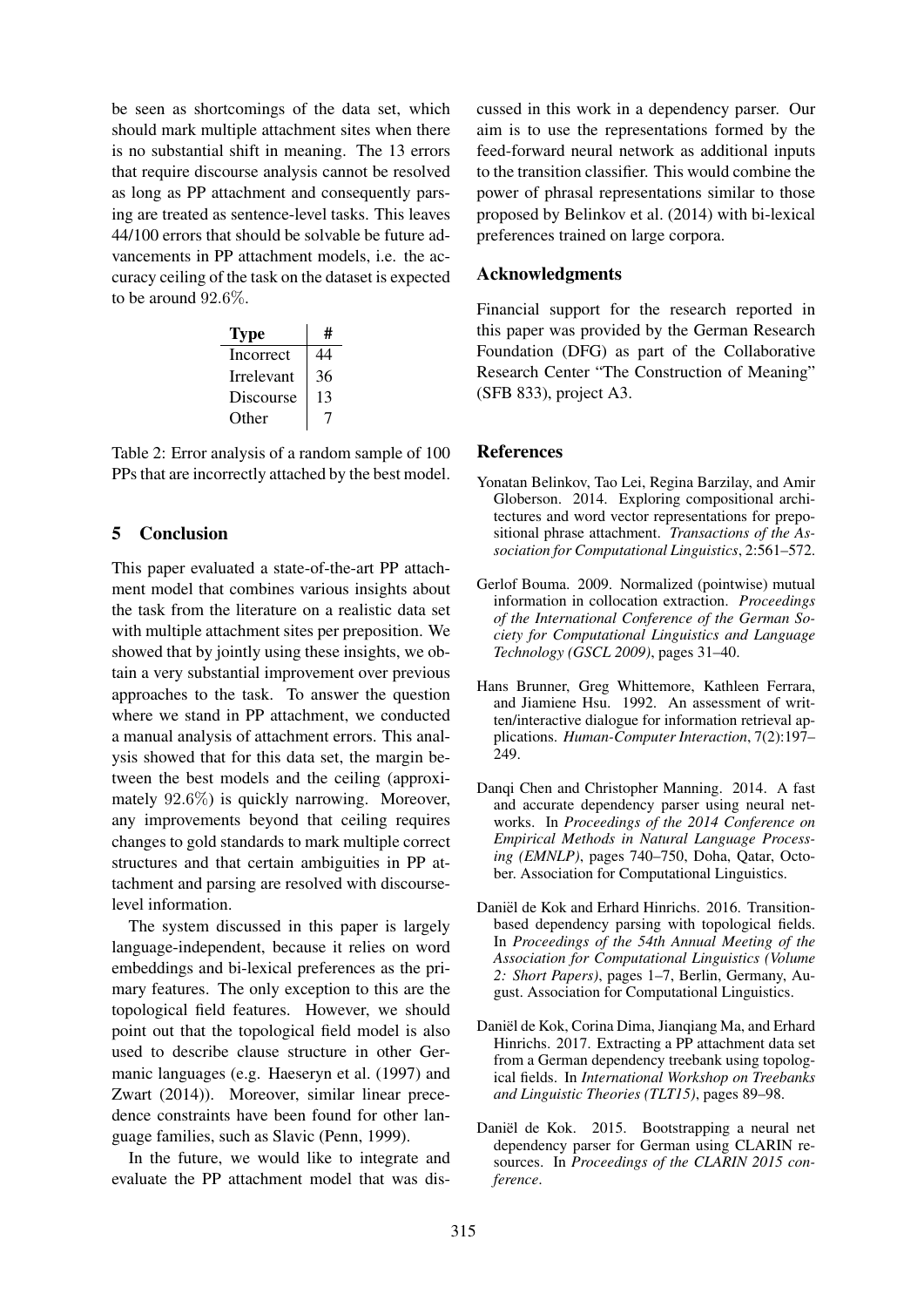- Erich Drach. 1937. *Grundgedanken der Deutschen Satzlehre*.
- John Duchi, Elad Hazan, and Yoram Singer. 2011. Adaptive subgradient methods for online learning and stochastic optimization. *Journal of Machine Learning Research*, 12(Jul):2121–2159.
- Kilian A. Foth and Wolfgang Menzel. 2006. The benefit of stochastic PP attachment to a rule-based parser. In *Proceedings of the COLING/ACL 2006 Main Conference Poster Sessions*, pages 223–230, Sydney, Australia, July. Association for Computational Linguistics.
- Walter Haeseryn, Kirsten Romijn, Guido Geerts, Jaap de Rooij, and Maarten C. van den Toorn. 1997. *Algemene nederlandse spraakkunst*, volume 2. Martinus Nijhoff, Groningen, The Netherlands.
- Richard H.R. Hahnloser, Rahul Sarpeshkar, Misha A. Mahowald, Rodney J. Douglas, and H. Sebastian Seung. 2000. Digital selection and analogue amplification coexist in a cortex-inspired silicon circuit. *Nature*, 405(6789):947–951.
- Donald Hindle and Mats Rooth. 1993. Structural ambiguity and lexical relations. *Computational Linguistics*, 19(1):103–120, March.
- Tilman Höhle. 1986. Der Begriff 'Mittelfeld'. Anmerkungen über die Theorie der topologischen Felder. In A. Schöne, editor, *Kontroversen alte und neue. Akten des 7. Internationalen Germanistenkongresses Gottingen ¨* , pages 329–340.
- Sergey Ioffe and Christian Szegedy. 2015. Batch normalization: Accelerating deep network training by reducing internal covariate shift. In *Proceedings of The 32nd International Conference on Machine Learning*, pages 448–456.
- Mark Johnson and Stefan Riezler. 2000. Exploiting auxiliary distributions in stochastic unificationbased grammars. In *Proceedings of the 1st North American chapter of the Association for Computational Linguistics Conference*, pages 154–161. Association for Computational Linguistics.
- Sandra Kübler, Steliana Ivanova, and Eva Klett. 2007. Combining dependency parsing with PP attachment. In *Fourth Midwest Computational Linguistics Colloquium*.
- Sandra Kübler, Ryan McDonald, and Joakim Nivre. 2009. *Dependency parsing*, volume 1. Morgan & Claypool Publishers.
- Jonathan K. Kummerfeld, David Hall, James R. Curran, and Dan Klein. 2012. Parser showdown at the Wall Street corral: An empirical investigation of error types in parser output. In *Proceedings of the 2012 Joint Conference on Empirical Methods in Natural Language Processing and Computational Natural Language Learning*, pages 1048–1059, Jeju Island, Korea, July. Association for Computational Linguistics.
- Wang Ling, Chris Dyer, Alan W. Black, and Isabel Trancoso. 2015. Two/too simple adaptations of word2vec for syntax problems. In *Proceedings of the 2015 Conference of the North American Chapter of the Association for Computational Linguistics: Human Language Technologies*, pages 1299–1304, Denver, Colorado, May–June. Association for Computational Linguistics.
- Tomas Mikolov, Ilya Sutskever, Kai Chen, Greg S Corrado, and Jeff Dean. 2013. Distributed representations of words and phrases and their compositionality. In C. J. C. Burges, L. Bottou, M. Welling, Z. Ghahramani, and K. Q. Weinberger, editors, *Advances in Neural Information Processing Systems 26*, pages 3111–3119.
- Seyed Abolghasem Mirroshandel, Alexis Nasr, and Joseph Le Roux. 2012. Semi-supervised dependency parsing using lexical affinities. In *Proceedings of the 50th Annual Meeting of the Association for Computational Linguistics (Volume 1: Long Papers)*, pages 777–785, Jeju Island, Korea, July. Association for Computational Linguistics.
- Patrick Pantel and Dekang Lin. 2000. An unsupervised approach to prepositional phrase attachment using contextually similar words. In *Proceedings of the 38th Annual Meeting of the Association for Computational Linguistics*, pages 101–108, Hong Kong, October. Association for Computational Linguistics.
- Gerald Penn. 1999. Linearization and WH-extraction in HPSG: Evidence from Serbo-Croatian. In Robert D. Borsley and Adam Przepiórkowski, editors, *Slavic in Head-Driven Phrase Structure Grammar*, pages 149–182.
- Jeffrey Pennington, Richard Socher, and Christopher Manning. 2014. GloVe: Global Vectors for word representation. In *Proceedings of the 2014 Conference on Empirical Methods in Natural Language Processing (EMNLP)*, pages 1532–1543, Doha, Qatar, October. Association for Computational Linguistics.
- Adwait Ratnaparkhi. 1998. Statistical models for unsupervised prepositional phrase attachment. In *Proceedings of the 36th Annual Meeting of the Association for Computational Linguistics and 17th International Conference on Computational Linguistics, Volume 2*, pages 1079–1085, Montreal, Quebec, Canada, August. Association for Computational Linguistics.
- Nitish Srivastava, Geoffrey Hinton, Alex Krizhevsky, Ilya Sutskever, and Ruslan Salakhutdinov. 2014. Dropout: A simple way to prevent neural networks from overfitting. *Journal of Machine Learning Research*, 15:1929–1958.
- Heike Telljohann, Erhard Hinrichs, Sandra Kübler, Heike Zinsmeister, and Kathrin Beck. 2006. *Stylebook for the Tübingen treebank of written German (TuBa-D/Z) ¨* .